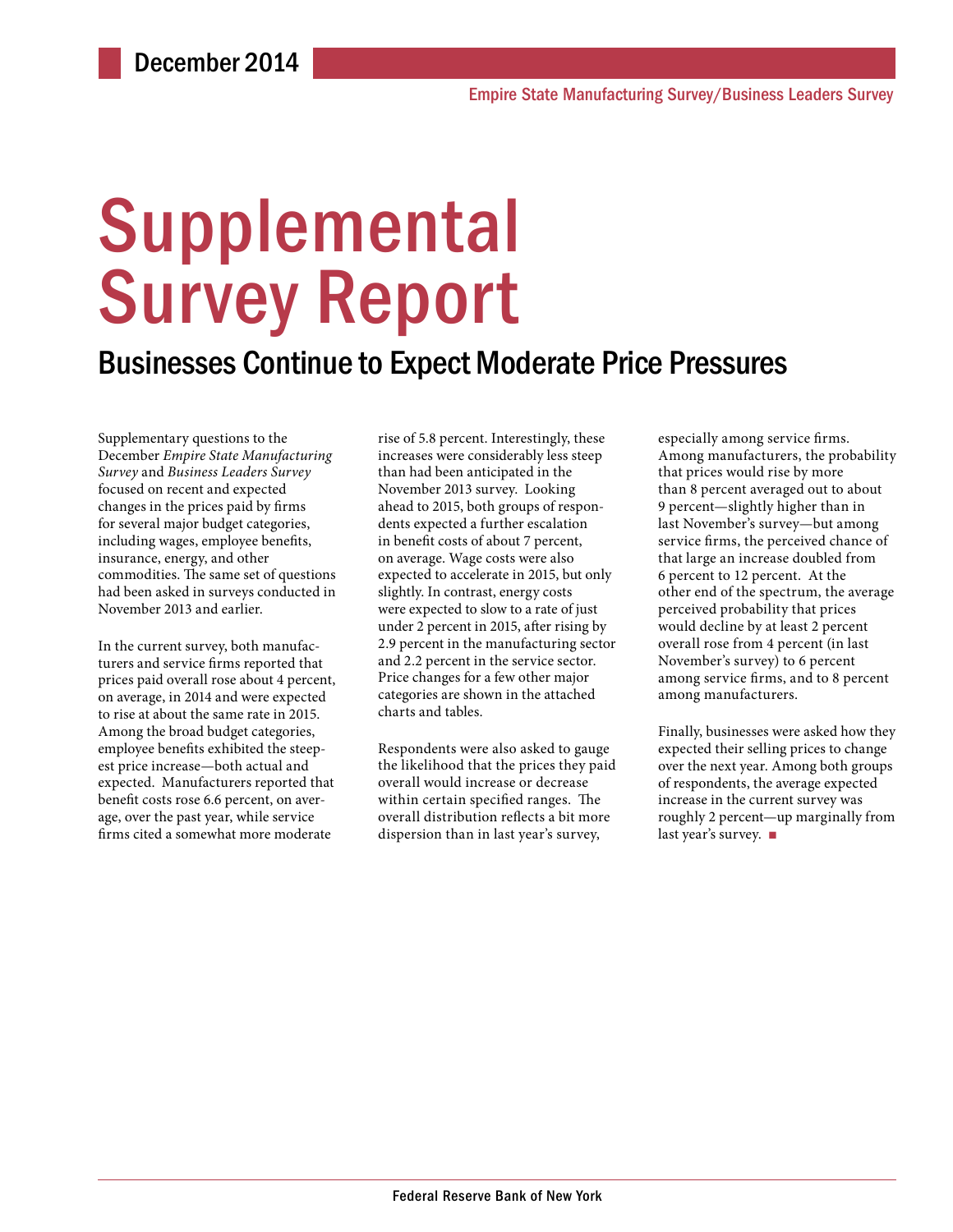## Supplemental Survey Report, continued

#### QUESTION 1

**For each of the following budget categories, please indicate the approximate percentage change in the price you paid in 2014 and the expected percentage change in the price in 2015:**

|                                   | <b>Empire State Manufacturing Survey</b>                        |                                                                 | <b>Business Leaders Survey</b>                           |                                                                 |
|-----------------------------------|-----------------------------------------------------------------|-----------------------------------------------------------------|----------------------------------------------------------|-----------------------------------------------------------------|
|                                   | Average<br><b>Percentage Change</b><br><b>Reported for 2014</b> | Average<br><b>Percentage Change</b><br><b>Expected for 2015</b> | Average<br><b>Percentage Change</b><br>Reported for 2014 | Average<br><b>Percentage Change</b><br><b>Expected for 2015</b> |
|                                   |                                                                 |                                                                 |                                                          |                                                                 |
| Wages                             | 2.7                                                             | 3.1                                                             | 3.6                                                      | 3.8                                                             |
| Employee benefits                 | 6.6                                                             | 7.2                                                             | 5.8                                                      | 6.9                                                             |
| Insurance (e.g., liability, fire) | 3.5                                                             | 3.7                                                             | 4.2                                                      | 4.1                                                             |
| Outside services                  | 2.8                                                             | 2.2                                                             | 3.3                                                      | 3.6                                                             |
| Energy                            | 2.9                                                             | 1.9                                                             | 2.2                                                      | 1.5                                                             |
| Other commodities                 | 2.3                                                             | 1.8                                                             | 1.3                                                      | 1.6                                                             |
| Overall                           | 4.1                                                             | 4.0                                                             | 4.2                                                      | 4.3                                                             |

#### QUESTION 2

What would you say is the percentage chance that, over the next twelve months, your prices paid will . . .

|                                         | <b>Empire State Manufacturing Survey</b><br>Average Percentage Chance<br>of Specified Price Change* |                         | <b>Business Leaders Survey</b><br>Average Percentage Chance<br>of Specified Price Change* |                                |
|-----------------------------------------|-----------------------------------------------------------------------------------------------------|-------------------------|-------------------------------------------------------------------------------------------|--------------------------------|
|                                         |                                                                                                     |                         |                                                                                           |                                |
|                                         | December 2014<br><b>Survey</b>                                                                      | November 2013<br>Survey | December 2014<br>Survey                                                                   | November 2013<br><b>Survey</b> |
|                                         |                                                                                                     |                         |                                                                                           |                                |
| Increase 8 percent or more              | 8.7                                                                                                 | 7.6                     | 12.1                                                                                      | 5.8                            |
| Increase 2 to 8 percent                 | 51.1                                                                                                | 60.6                    | 46.5                                                                                      | 53.5                           |
| Stay within 2 percent of current levels | 32.3                                                                                                | 27.5                    | 35.2                                                                                      | 37.1                           |
| Decrease 2 to 8 percent                 | 5.5                                                                                                 | 3.6                     | 5.3                                                                                       | 2.6                            |
| Decrease 8 percent or more              | 2.4                                                                                                 | 0.6                     | 1.0                                                                                       | 1.0                            |

\*Survey respondents were asked to assign a specific percentage chance to each possible outcome; the values reported in this table reflect the average indicated percentage chance across all respondents.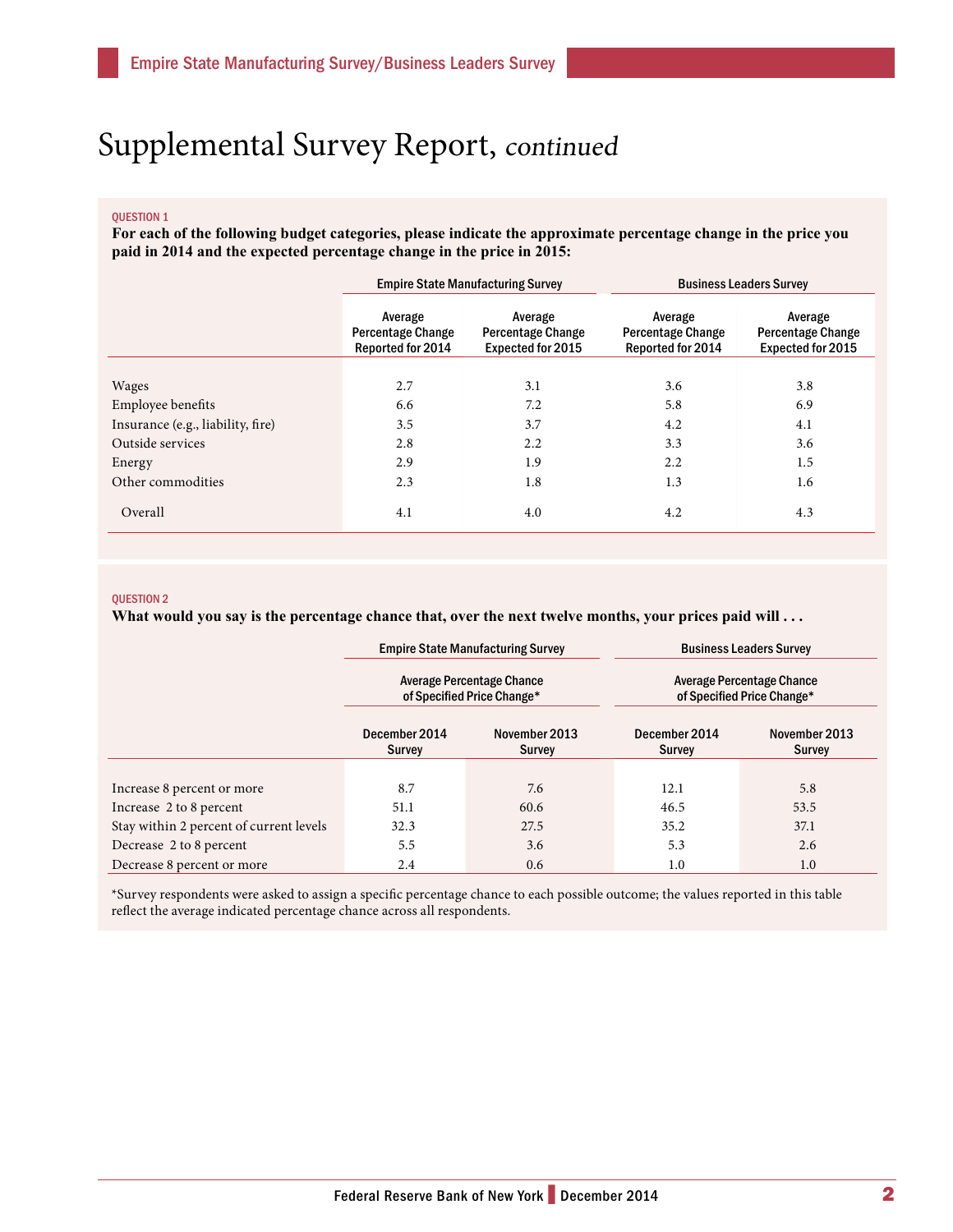## Supplemental Survey Report, continued

HISTORICAL OVERVIEW FOR QUESTION 1

**For each of the following budget categories, please indicate the approximate percentage change in the price you paid in 2014 and the expected percentage change in the price in 2015:**